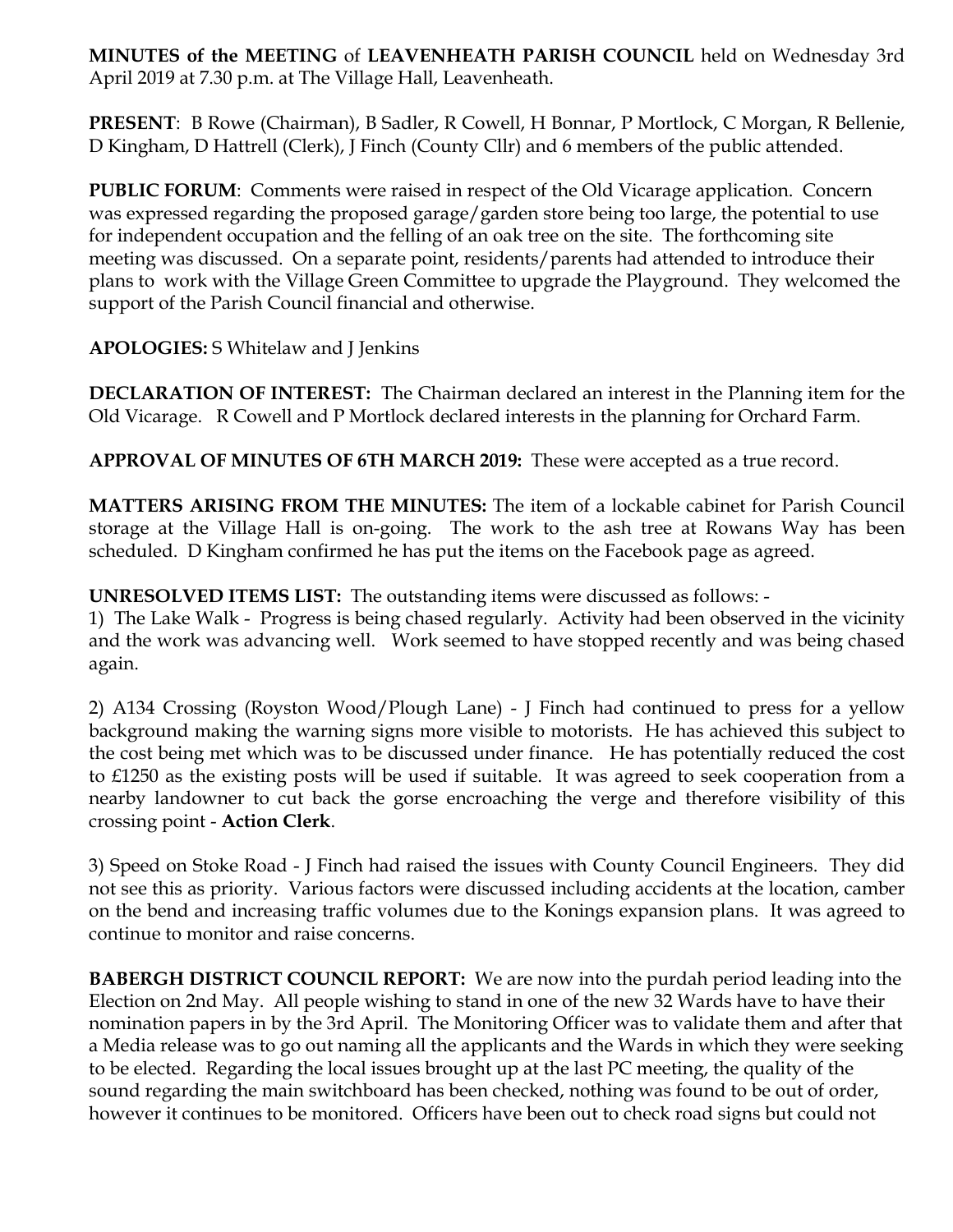find anything untoward, having got in touch with the Clerk they now know it is the High Road sign itself and it was to be repaired within the next 7 days.

There was a site meeting that coming Friday at 1.30pm at the Old Vicarage to discuss the planning application, the Planning Officer and several residents were to be in attendance. It was agreed for Paul Mortlock to represent the PC and Jennie Jenkins in her capacity as Ward Member.

**POLICE REPORT**: There was no report, however, P Mortlock had provided a link showing our crime figures that can be accessed from our website. He reported on the crimes during January/February which are showing on the site which include 4 local reports.

**SUFFOLK COUNTY COUNCIL REPORT:** County Cllr James Finch attended and reported on changes to the opening hours of Recycling Centres, further investment due on business broadband and 96% of Suffolk students receiving their Preferred Secondary School place. Analysis of the Care Quality Commission data shows Social Care locations in Suffolk rated above the national average. Further fostering and adoption drop in sessions were being arranged. An email from a resident was discussed regarding the reasons for introducing speed limit reductions along the A134. The reasons for the changes were due to serious accidents and to make the road safer. It followed a long consultation period. Some support and objections were made along the way before final agreement to implement changes. It was agreed for the Clerk to respond to the resident concerned- **Action Clerk**.

**CORRESPONDENCE:** On-going correspondence was discussed and there was nothing to take forward which was not included under other Agenda items. It was noted that approval to locate new dog bins had been gained. R Bellenie was making the order and billing details were confirmed. The Parish Council thanked the Clerk for reviewing and successfully delivering Election forms.

**NEIGHBOURHOOD PLANNING/ HOUSING NEEDS SURVEY:** A working party including D Kingham, C Morgan, R Cowell and R Bellenie was formed to produce a Housing Needs Survey. It was agreed to include as an Agenda item for the May Meeting - **Action Clerk**.

**HIGHWAYS**: There was nothing further to report.

**FINANCE:** The bank balances as at 3rd April 2019 were **£31643.35** in the Community Account, **£15433.19** in the Reserve Account making a total of **£47076.54.**

It was agreed to go ahead with the improvements to the signage at the crossing point and J Finch will check any outstanding billing in respect of previous work undertaken.

## **The following were authorised for payment: -**

| <b>Funds Transfer</b> | 477.18   | <b>Suffolk County Council</b>      | St Light - power & main  |
|-----------------------|----------|------------------------------------|--------------------------|
| <b>Funds Transfer</b> | 458.00   | <b>Babergh District Council</b>    | <b>Bin Empty Charges</b> |
| <b>Funds Transfer</b> | 425.49   | D K Hattrell                       | Clerk's Salary           |
| <b>Funds Transfer</b> | 97.20    | <b>Inland Revenue Only</b>         | Clerk's Deductions       |
| <b>Funds Transfer</b> | 163.96   | <b>SCC Pension ACC</b>             | Clerk's Pension          |
| <b>Funds Transfer</b> | 100.00   | Suffolkbiz                         | Web hosting              |
| <b>Funds Transfer</b> | 36.00    | Leavenheath Village Hall Hall Hire |                          |
| <b>Funds Transfer</b> | 521.44   | Suffolk Assoc. of Local            | Subscription fee         |
| <b>Total</b>          | £2279.27 |                                    |                          |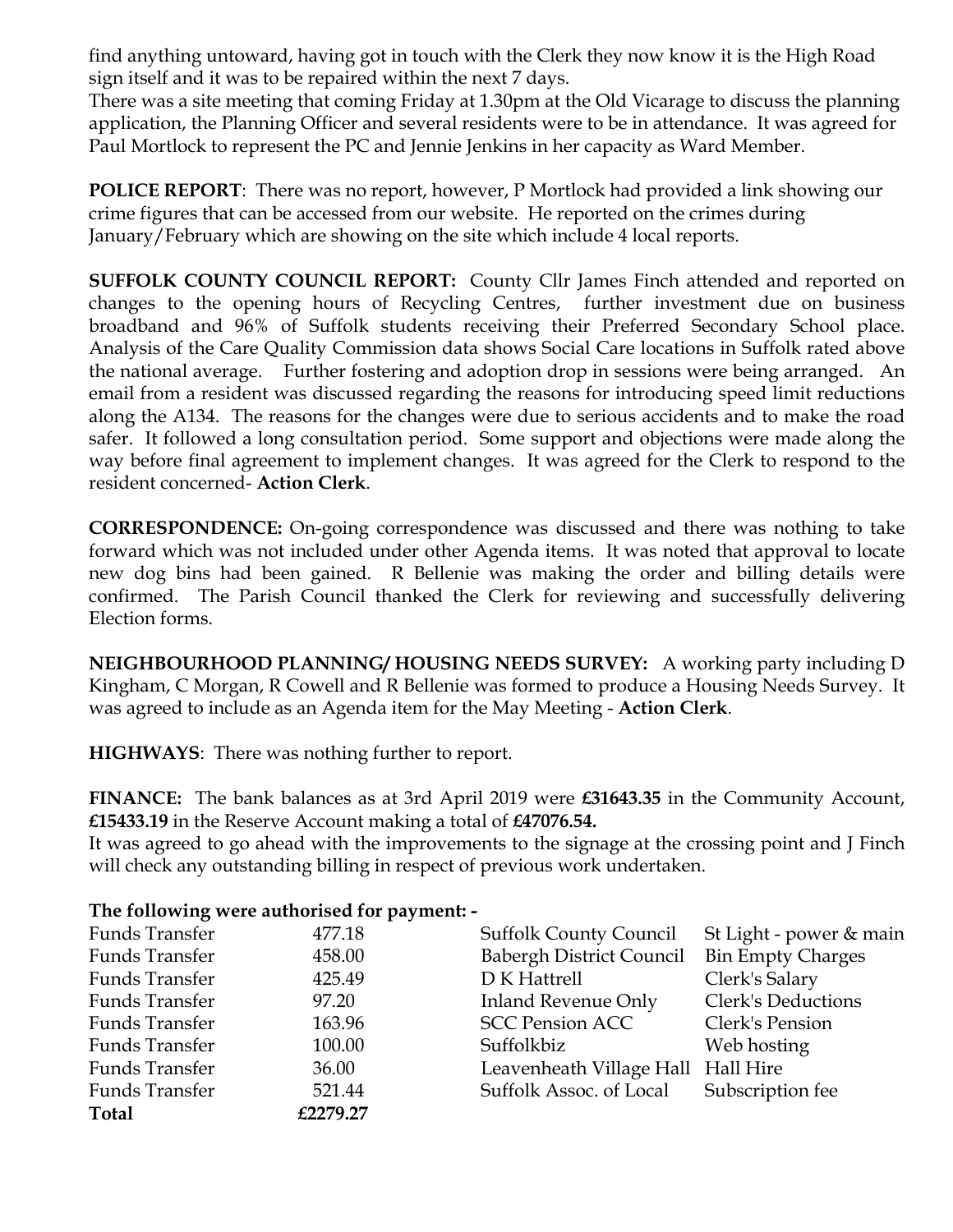**JOINT AREA PARKING PLAN:** This consultation had been examined and it was agreed no response was required.

**REPORTS FROM ORGANISATIONS AND REPRESENTATIVES :** Reports were given from the Village Green, Village Hall and on the Footpaths. A further meeting had been arranged by the Village Green Committee to discuss the potential to upgrade the Playground. Additionally the safety of some damaged equipment was being investigated.

**IDEAS TO IMPROVE THE VILLAGE**: It was agreed to include the Public Open Space path from the A134 to Maple Way on the unresolved list in respect of the rotting sleepers - **Action Clerk**.

**REPORTS AND QUESTIONS FROM CHAIRMAN AND MEMBERS**: All agreed the content for the forthcoming Annual Parish Meeting. Both the Chairman and Vice Chairman thanked all their fellow Councillors and Clerk for support during their time on the Parish Council.

The meeting closed at **9.15 p.m**.

**Planning Meeting on 3rd April 2019**

*The following decision was advised from the Planning Authority:-*